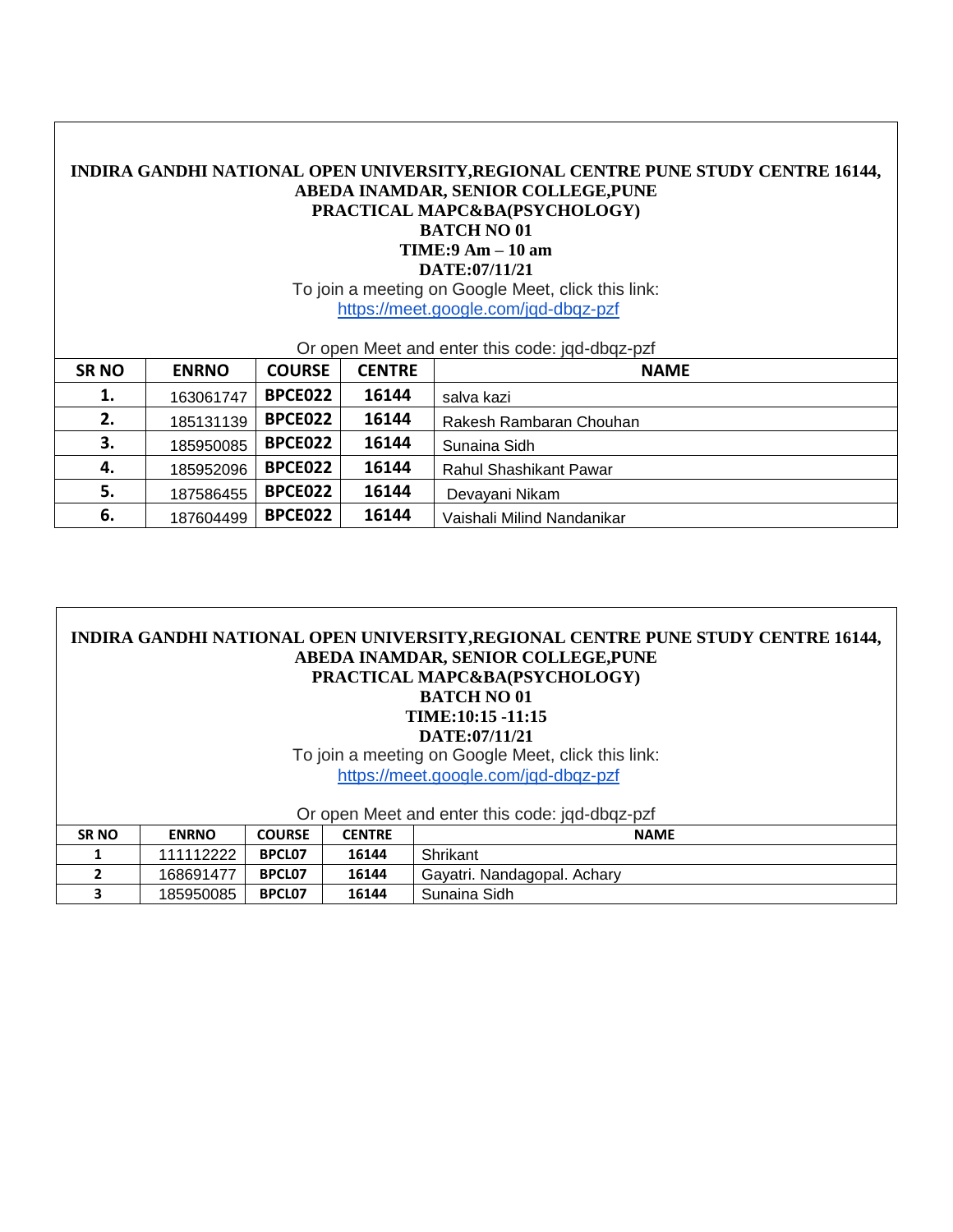## **INDIRA GANDHI NATIONAL OPEN UNIVERSITY,REGIONAL CENTRE PUNE STUDY CENTRE 16144, ABEDA INAMDAR, SENIOR COLLEGE,PUNE PRACTICAL MAPC&BA(PSYCHOLOGY) BATCH NO 01 TIME:11:30 – 12:30 DATE: 07/11/21** To join a meeting on Google Meet, click this link: <https://meet.google.com/jqd-dbqz-pzf>

Or open Meet and enter this code: jqd-dbqz-pzf

| <b>SRNO</b> | <b>ENRNO</b> | <b>COURSE</b>  | <b>CENTRE</b> | <b>NAME</b>                 |
|-------------|--------------|----------------|---------------|-----------------------------|
|             | 168691477    | <b>BPCL-08</b> | 16144         | Gayatri. Nandagopal. Achary |

|    |            |         |       | INDIRA GANDHI NATIONAL OPEN UNIVERSITY, REGIONAL CENTRE PUNE STUDY CENTRE<br>16144,<br>ABEDA INAMDAR, SENIOR COLLEGE, PUNE<br>PRACTICAL MAPC&BA(PSYCHOLOGY)<br><b>BATCH NO 01</b><br><b>TIME: 9 am -10am</b><br>DATE:08/11/21<br>To join the meeting on Google Meet, click this link:<br>https://meet.google.com/otx-ewyd-ofw<br>Or open Meet and enter this code: otx-ewyd-ofw |
|----|------------|---------|-------|---------------------------------------------------------------------------------------------------------------------------------------------------------------------------------------------------------------------------------------------------------------------------------------------------------------------------------------------------------------------------------|
| 1. | 2004213733 | MPCL007 | 16144 | Rakhi Dod                                                                                                                                                                                                                                                                                                                                                                       |
| 2. | 175723786  | MPCL007 | 16144 | Jagoruk Mondal                                                                                                                                                                                                                                                                                                                                                                  |
| 3. | 185949708  | MPCL007 | 16144 | Ashish Balu Ghanwat                                                                                                                                                                                                                                                                                                                                                             |

Г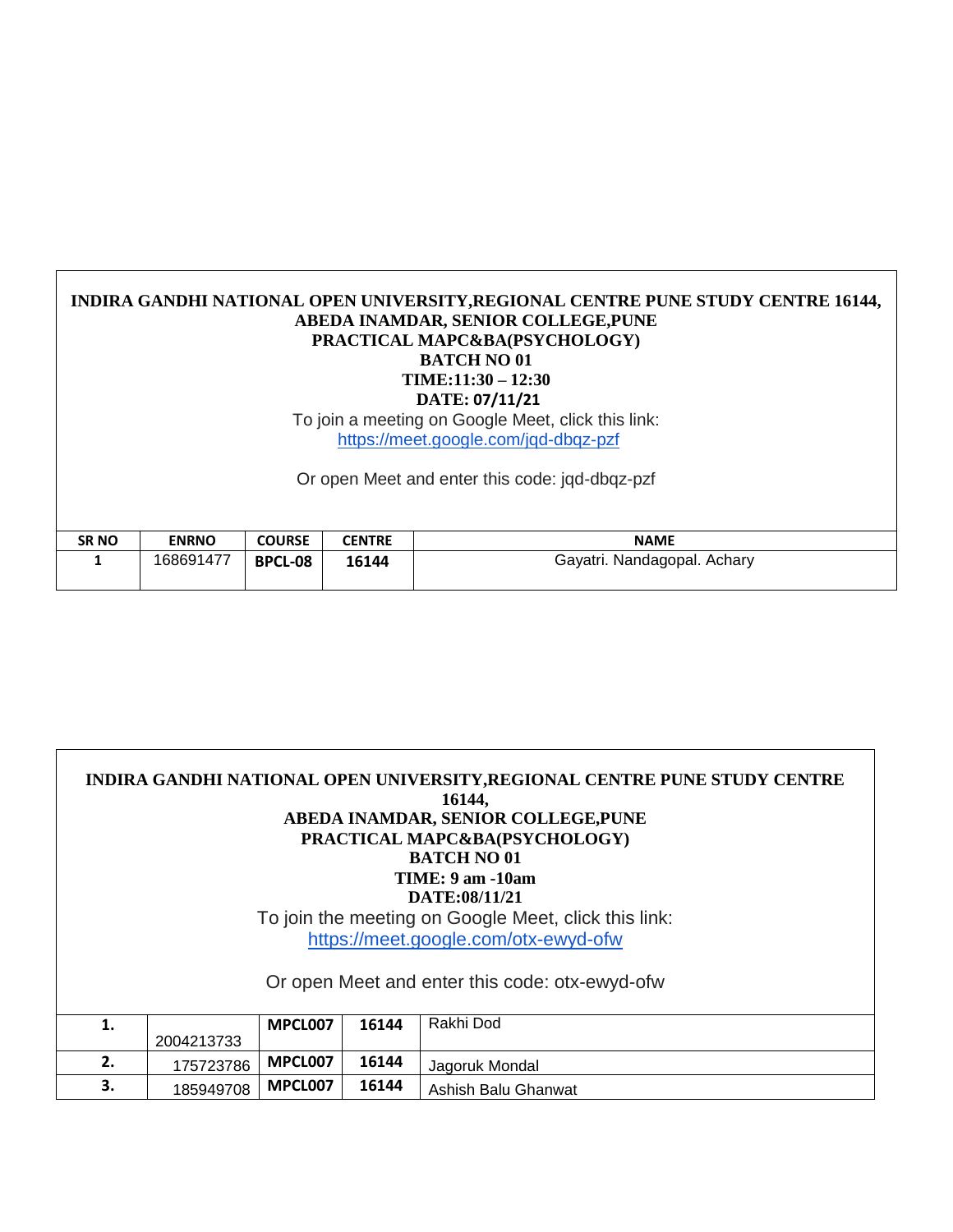| 4.  | 185966553  | MPCL007 | 16144 | Sana Rayaz                              |
|-----|------------|---------|-------|-----------------------------------------|
| 5.  | 195540222  | MPCL007 | 16144 | Swati Dharmadhikari                     |
| 6.  | 195542320  | MPCL007 | 16144 | SAGAR SHIVAJI SONAWANE                  |
| 7.  | 195551977  | MPCL007 | 16144 | Priti Damle                             |
| 8.  | 195560113  | MPCL007 | 16144 | Pranali Vishnu Haribhakt                |
| 9.  | 195562267  | MPCL007 | 16144 | JYOTI RAMESH MADHUBHATNAVAR             |
| 10. | 195563584  | MPCL007 | 16144 | Kapil Satyawan Waghmare                 |
| 11. | 2000227750 | MPCL007 | 16144 | Mangesh Sudhakar Shelke                 |
| 12. | 2001275496 | MPCL007 | 16144 | Sonal. Kantilal.Jariwala                |
| 13. | 2001275496 | MPCL007 | 16144 | Sonal Kantilal Jariwala                 |
| 14. | 2001628320 | MPCL007 | 16144 | KHAN HINA FARHEEN MUJEEB ALAM SHAH KHAN |
| 15  | 2002506162 | MPCL007 | 16144 | SANGHARSH SHASHIKANT DAITHANKAR         |
| 16  | 2002509080 | MPCL007 | 16144 | <b>MANASI SUNIL KOPARE</b>              |
| 17  | 2002511744 | MPCL007 | 16144 | Ashish Yeshwant Pawar                   |
| 18  | 2002581058 | MPCL007 | 16144 | Pallavi Sarolkar                        |
| 19  | 2002581063 | MPCL007 | 16144 | Vikrant Vijay Banode                    |
| 20  | 2002581891 | MPCL007 | 16144 | Aditi Bhatt                             |
| 21  | 2002582394 | MPCL007 | 16144 | APOORVA MUKHERJEE                       |
| 22  | 2002582732 | MPCL007 | 16144 | Leann Odelia Agneta Mesquita            |
| 23  | 2002583364 | MPCL007 | 16144 | Vineet Raj                              |
| 24  | 2002600076 | MPCL007 | 16144 | Sonia Tripathi                          |
| 25  | 2002633151 | MPCL007 | 16144 | <b>MANISHA SAWANT</b>                   |

|    |            |         | 16144,<br><b>BATCH NO 02</b><br>TIME:10:15 -11:15<br>DATE:08/11/21 | INDIRA GANDHI NATIONAL OPEN UNIVERSITY, REGIONAL CENTRE PUNE STUDY CENTRE<br>ABEDA INAMDAR, SENIOR COLLEGE, PUNE<br>PRACTICAL MAPC&BA(PSYCHOLOGY)<br>To join the meeting on Google Meet, click this link:<br>https://meet.google.com/otx-ewyd-ofw<br>Or open Meet and enter this code: otx-ewyd-ofw |
|----|------------|---------|--------------------------------------------------------------------|-----------------------------------------------------------------------------------------------------------------------------------------------------------------------------------------------------------------------------------------------------------------------------------------------------|
| 1. | 2002666920 | MPCL007 | 16144                                                              | Charuta Sanjay Barate                                                                                                                                                                                                                                                                               |
| 2. | 2002672440 | MPCL007 | 16144                                                              | Surya Bhutada                                                                                                                                                                                                                                                                                       |

Г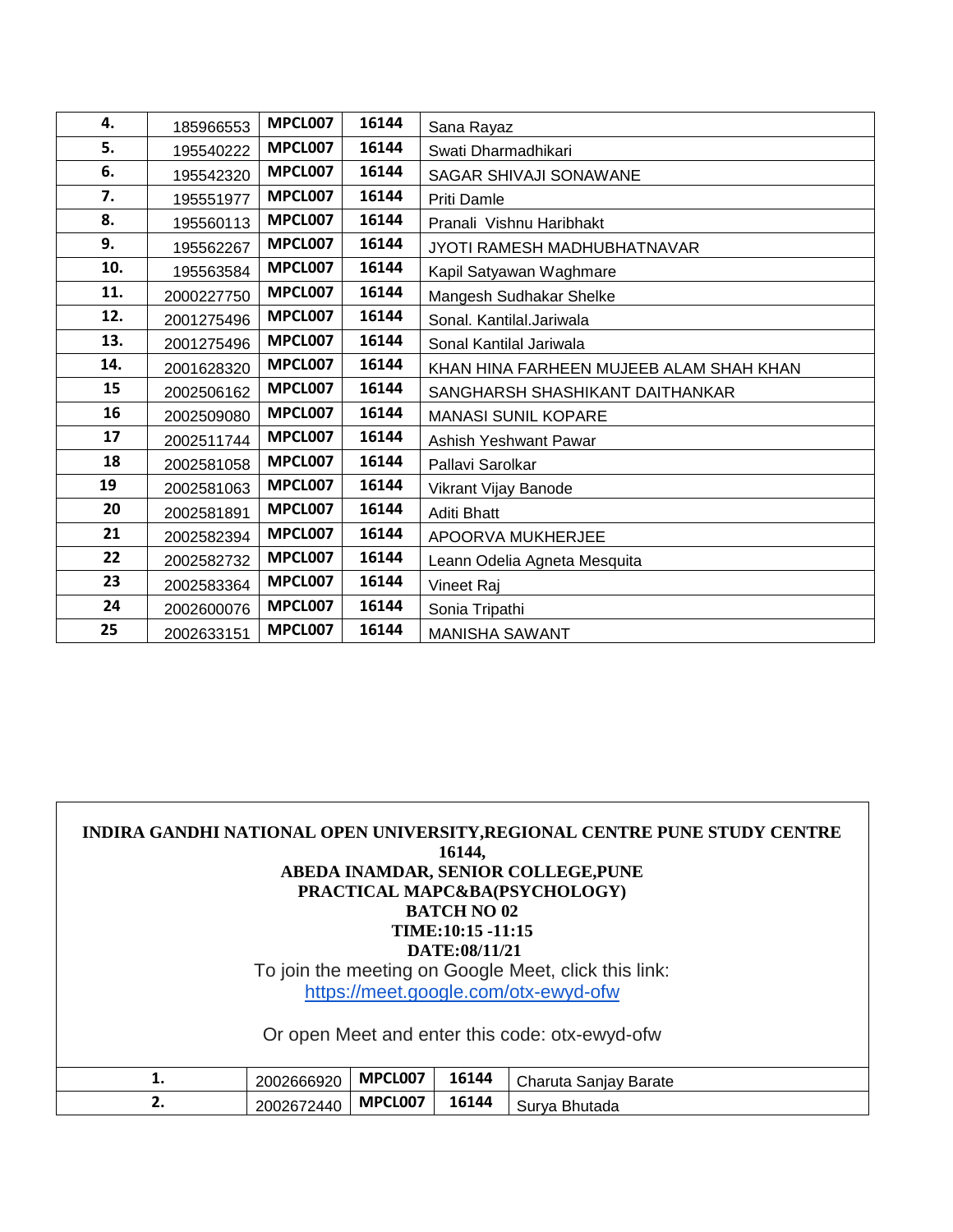| 3.  | 2002673370 | MPCL007 | 16144 | Dakshata Dilip Nagarnaik    |
|-----|------------|---------|-------|-----------------------------|
| 4.  | 2002721904 | MPCL007 | 16144 | Sandesh Baburao Nagargoge   |
| 5.  | 2002721904 | MPCL007 | 16144 | Sandesh Baburao Nagargoge   |
| 6.  | 2002741876 | MPCL007 | 16144 | Vaishali Virochan Naik      |
| 7.  | 2002798948 | MPCL007 | 16144 | <b>ASHWINI AJIT GORE</b>    |
| 8.  | 2002804188 | MPCL007 | 16144 | Dr. Diksha Milind Khandare  |
| 9.  | 2002887747 | MPCL007 | 16144 | Nilima Bhimrao Phadtare     |
| 10. | 2002955570 | MPCL007 | 16144 | RAKSHA GOYAL                |
| 11. | 2002988491 | MPCL007 | 16144 | Smita Sirdeshmukh           |
| 12. | 2002991290 | MPCL007 | 16144 | Poonam Solanki              |
| 13. | 2002992819 | MPCL007 | 16144 | Nisha Mathew                |
| 14. | 2003014249 | MPCL007 | 16144 | Chinchure Dayanand Laxman   |
| 15. | 2003014465 | MPCL007 | 16144 | Neha Deshlehra              |
| 16. | 2003015055 | MPCL007 | 16144 | AMBADE SONIA VIVEK          |
| 17. | 2003062627 | MPCL007 | 16144 | Divya Dessai                |
| 18. | 2003129401 | MPCL007 | 16144 | MAGARE SONALI SUBHASHRAO    |
| 19. | 2003129818 | MPCL007 | 16144 | JADHAV PRIYADARSHINI VIJAY  |
| 20. | 2003164892 | MPCL007 | 16144 | Gouri Arun Keskar           |
| 21. | 2003165097 | MPCL007 | 16144 | Ekta Shashikanth Daithankar |
| 22. | 2003255930 | MPCL007 | 16144 | Preetam Abhijit Thakur      |
| 23. | 2003308330 | MPCL007 | 16144 | Vidhee Nilak Agarwal        |
| 24. | 2003308860 | MPCL007 | 16144 | Anamika                     |
| 25. | 2003309131 | MPCL007 | 16144 | Manasi Karanjkar            |

|                                                | INDIRA GANDHI NATIONAL OPEN UNIVERSITY, REGIONAL CENTRE PUNE STUDY CENTRE |         |       |                                                      |  |  |  |  |
|------------------------------------------------|---------------------------------------------------------------------------|---------|-------|------------------------------------------------------|--|--|--|--|
|                                                | 16144,                                                                    |         |       |                                                      |  |  |  |  |
|                                                | ABEDA INAMDAR, SENIOR COLLEGE, PUNE                                       |         |       |                                                      |  |  |  |  |
|                                                |                                                                           |         |       | PRACTICAL MAPC&BA(PSYCHOLOGY)                        |  |  |  |  |
|                                                |                                                                           |         |       | <b>BATCH NO 03</b>                                   |  |  |  |  |
|                                                |                                                                           |         |       | TIME: 11:30-12:30                                    |  |  |  |  |
|                                                |                                                                           |         |       | DATE:8/11/21                                         |  |  |  |  |
|                                                |                                                                           |         |       |                                                      |  |  |  |  |
|                                                |                                                                           |         |       | To join the meeting on Google Meet, click this link: |  |  |  |  |
|                                                |                                                                           |         |       | https://meet.google.com/otx-ewyd-ofw                 |  |  |  |  |
|                                                |                                                                           |         |       |                                                      |  |  |  |  |
| Or open Meet and enter this code: otx-ewyd-ofw |                                                                           |         |       |                                                      |  |  |  |  |
|                                                |                                                                           |         |       |                                                      |  |  |  |  |
|                                                |                                                                           |         |       |                                                      |  |  |  |  |
|                                                |                                                                           |         |       |                                                      |  |  |  |  |
|                                                | 2003309297                                                                | MPCL007 | 16144 | Yogini Joglekar                                      |  |  |  |  |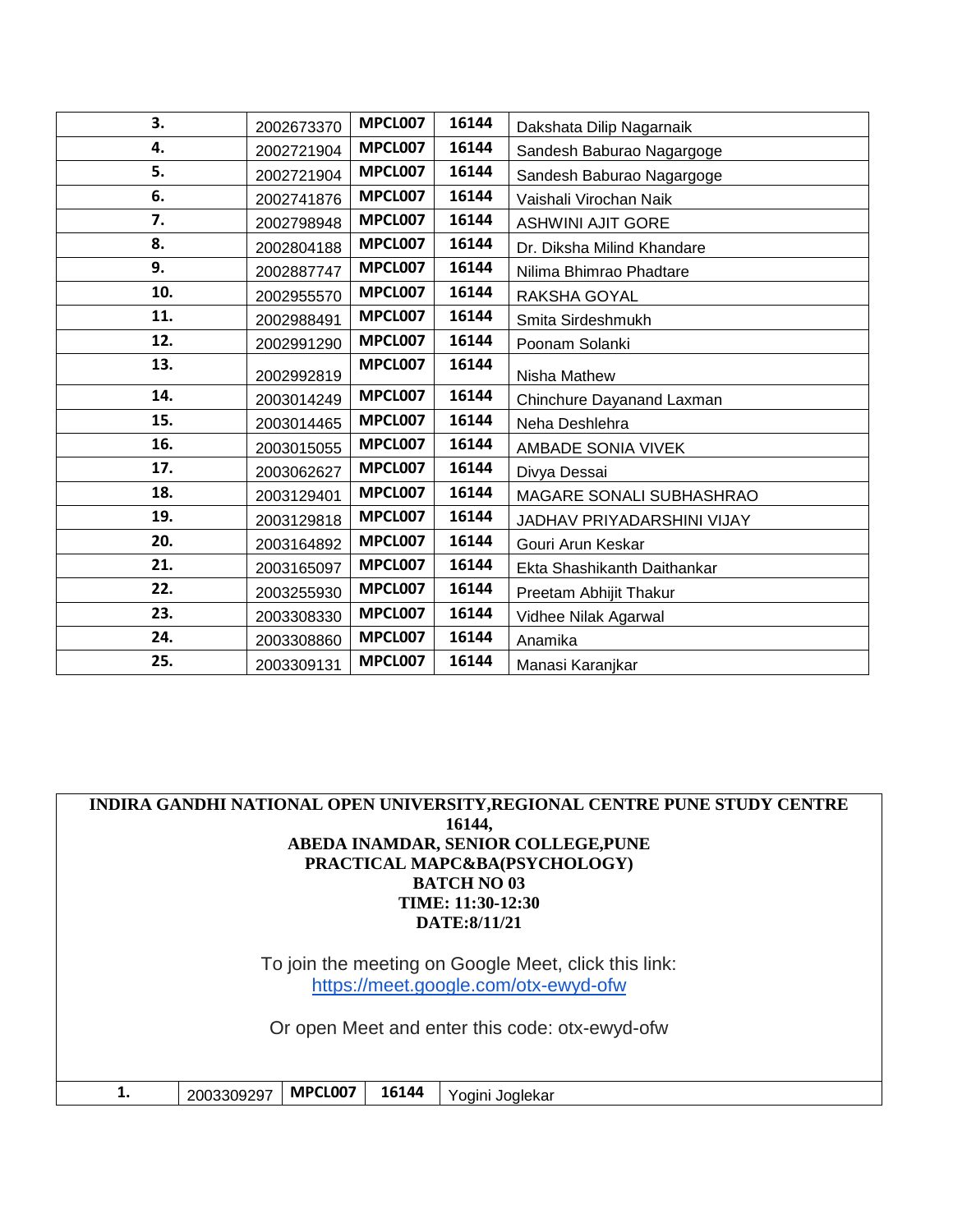| 2.  | 2003309419 | MPCL007 | 16144 | Meenaxi Bhatt              |
|-----|------------|---------|-------|----------------------------|
| 3.  | 2003350752 | MPCL007 | 16144 | girish lad                 |
| 4.  | 2003435079 | MPCL007 | 16144 | JIGEESHA RAJARAM KADAM     |
| 5.  | 2003435166 | MPCL007 | 16144 | Duane Shilpa Ramesh        |
| 6.  | 2003468690 | MPCL007 | 16144 | Vijaya sakharam kharat     |
| 7.  | 2003469119 | MPCL007 | 16144 | Sahil Udaysingh Pawar      |
| 8.  | 2003534976 | MPCL007 | 16144 | RUNA MUKHERJEE             |
| 9.  | 2003561797 | MPCL007 | 16144 | seema shanker bijjargi     |
| 10. | 2003564163 | MPCL007 | 16144 | Shambhavi Bajpai           |
| 11. | 2003599220 | MPCL007 | 16144 | Moninder Kaur              |
| 12. | 2003602520 | MPCL007 | 16144 | Rupa Bhupendra Nagarkar    |
| 13. | 2003656341 | MPCL007 | 16144 | SHREEDA SHRIKANT WALWADKAR |
| 14. | 2003759479 | MPCL007 | 16144 | Poonam Prakashrao Mane     |
| 15. | 2003759479 | MPCL007 | 16144 | Poonam Prakashrao Mane     |
| 16. | 2003759822 | MPCL007 | 16144 | SACHIN SUDHAKAR KUNDOJWAR  |
| 17. | 2003759925 | MPCL007 | 16144 | Priyanka Srivastava        |
| 18. | 2003780199 | MPCL007 | 16144 | ANUPAMA JHA                |
| 19. | 2003899629 | MPCL007 | 16144 | Santosh Sandbhor           |
| 20. | 2004043750 | MPCL007 | 16144 | Meenal Abhyankar           |
| 21. | 2004044145 | MPCL007 | 16144 | Kusum Choudhary            |
| 22. | 2004044464 | MPCL007 | 16144 | NATU SHAILESH SHARAD       |
| 23. | 2004154461 | MPCL007 | 16144 | Shweta Newaskar            |
| 24. | 2004154923 | MPCL007 | 16144 | Niraja Mahesh Jahagirdar   |
| 25. | 2004218458 | MPCL007 | 16144 | Sachin Shivaji Thorat      |

**INDIRA GANDHI NATIONAL OPEN UNIVERSITY,REGIONAL CENTRE PUNE STUDY CENTRE 16144, ABEDA INAMDAR, SENIOR COLLEGE,PUNE PRACTICAL MAPC&BA(PSYCHOLOGY) BATCH NO 04 TIME:12:45-1:45 DATE:8/11/21** To join the meeting on Google Meet, click this link: <https://meet.google.com/otx-ewyd-ofw>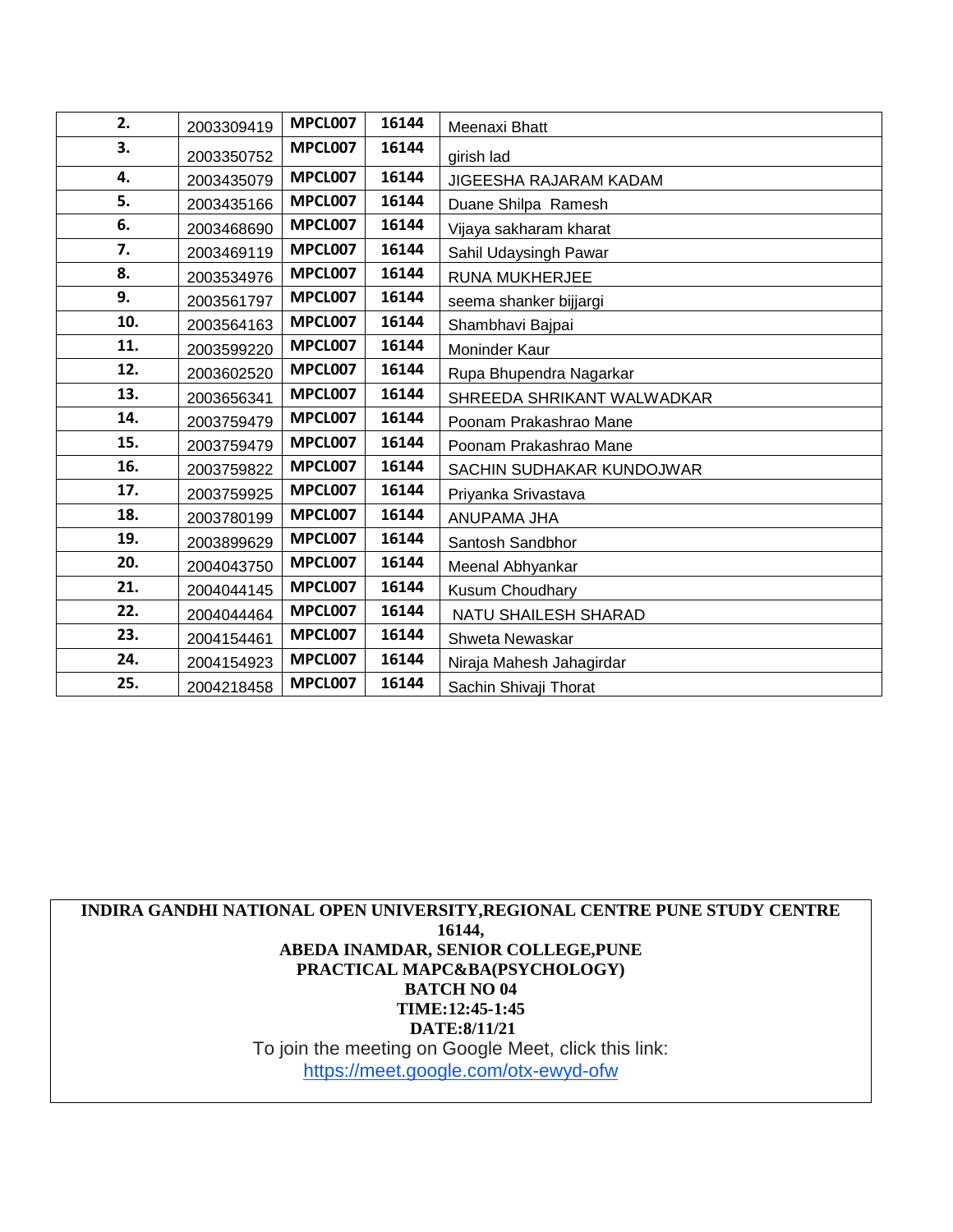| Or open Meet and enter this code: otx-ewyd-ofw |            |                |       |                                  |  |  |  |
|------------------------------------------------|------------|----------------|-------|----------------------------------|--|--|--|
|                                                |            |                |       |                                  |  |  |  |
|                                                |            |                |       |                                  |  |  |  |
| 1.                                             | 2004390148 | MPCL007        | 16144 | <b>VRINDA SARASWAT</b>           |  |  |  |
| 2.                                             | 2004638471 | MPCL007        | 16144 | Sarnobat Shruti Sambhajirao      |  |  |  |
| 3.                                             | 2004639499 | MPCL007        | 16144 | Parikshat Rajkumar Anand         |  |  |  |
| 4.                                             | 2004640798 | MPCL007        | 16144 | Nazmeen Patel                    |  |  |  |
| 5.                                             | 2004651283 | MPCL007        | 16144 | Pooja Rajwani                    |  |  |  |
| 6.                                             | 2004789272 | MPCL007        | 16144 | Jacinta Stephen Bastian          |  |  |  |
| 7.                                             | 2004895248 | MPCL007        | 16144 | Sarang Mahajan                   |  |  |  |
| 8.                                             | 2005156556 | MPCL007        | 16144 | Dr. Sonam Rokade                 |  |  |  |
| 9.                                             | 2005291920 | MPCL007        | 16144 | Sriranjani Gopal Okade           |  |  |  |
| 10.                                            | 2005292552 | <b>MPCL007</b> | 16144 | <b>BUDHALE RAJESH MURALIDHAR</b> |  |  |  |
| 11.                                            | 2005293008 | MPCL007        | 16144 | Indrayani Joshi                  |  |  |  |
| 12.                                            | 2005293292 | MPCL007        | 16144 | Manoj mallu gaikamble            |  |  |  |
| 13.                                            | 2005294534 | MPCL007        | 16144 | Marewar Ramesh Sayalu            |  |  |  |
| 14.                                            | 2005297364 | MPCL007        | 16144 | Rama Gothoskar                   |  |  |  |
| 15.                                            | 2005382743 | MPCL007        | 16144 | Dipali Parag Adhyapak            |  |  |  |
| 16.                                            | 2005406887 | MPCL007        | 16144 | MRS Suvarna Abhijit Deshpande    |  |  |  |
| 17.                                            | 2005523688 | MPCL007        | 16144 | Kuhikar Piyush Digambar          |  |  |  |
| 18.                                            | 2005701054 | MPCL007        | 16144 | Rashmi Jagannath Marathe         |  |  |  |
| 19.                                            | 2005770590 | MPCL007        | 16144 | Ashwini Sachin Karkamkar         |  |  |  |
| 20.                                            | 2005894436 | MPCL007        | 16144 | Divya Sankaran                   |  |  |  |
| 21.                                            | 2006176897 | MPCL007        | 16144 | Chitra Puntambekar               |  |  |  |
| 22.                                            | 2006226262 | MPCL007        | 16144 | YUSUF KARIM KHAN                 |  |  |  |
| 23.                                            | 2006293928 | MPCL007        | 16144 | Archana Chintaman Kelshikar      |  |  |  |
| 24.                                            | 2006355001 | MPCL007        | 16144 | Ifa Lule                         |  |  |  |
| 25.                                            | 2006438507 | MPCL007        | 16144 | SUNEETHA P.S                     |  |  |  |

Г

## **INDIRA GANDHI NATIONAL OPEN UNIVERSITY,REGIONAL CENTRE PUNE STUDY CENTRE 16144, ABEDA INAMDAR, SENIOR COLLEGE,PUNE PRACTICAL MAPC&BA(PSYCHOLOGY) BATCH NO 05 TIME: 2:00 -3:00 DATE:8/11/21**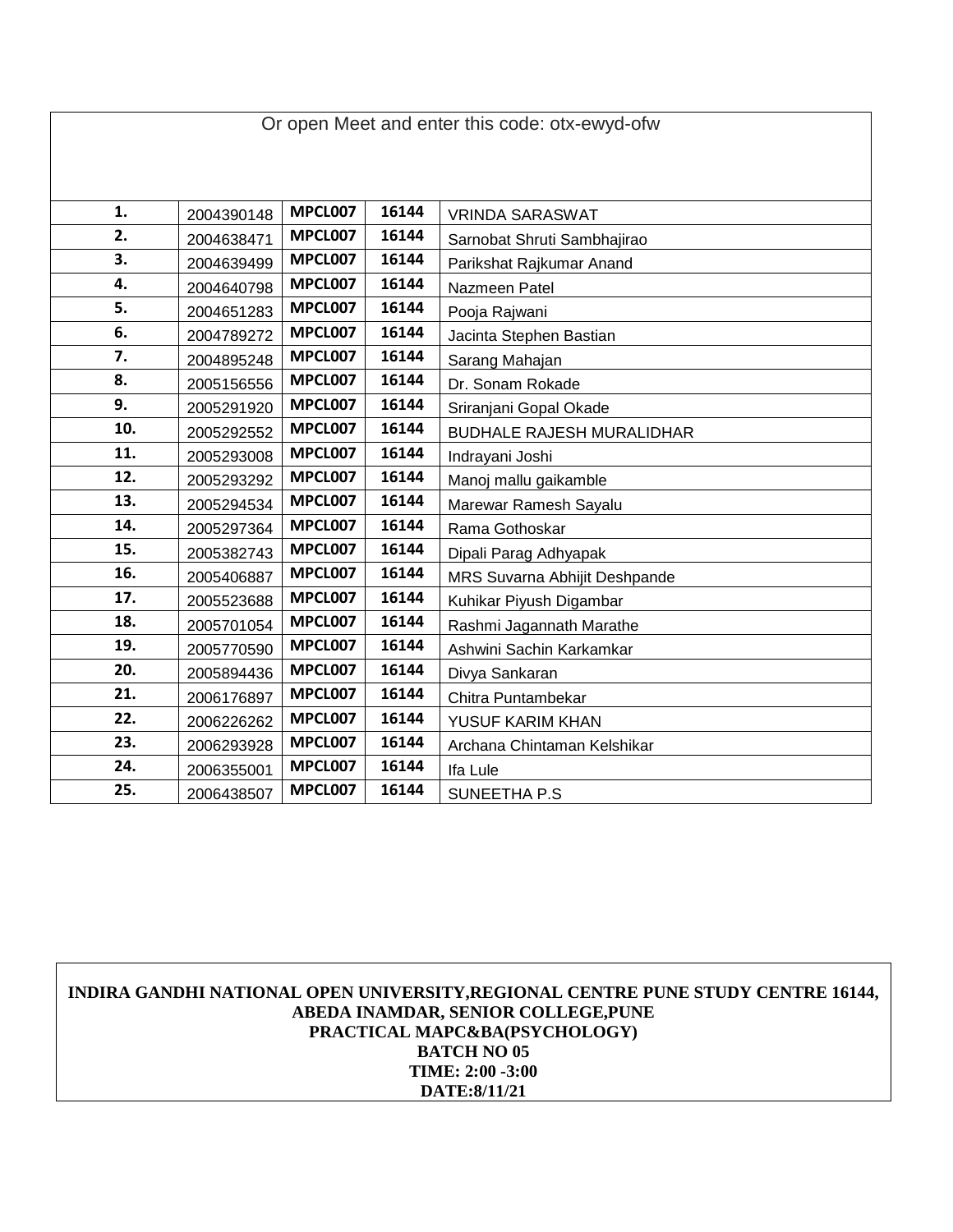| To join the meeting on Google Meet, click this link:<br>https://meet.google.com/otx-ewyd-ofw |                                                |                |       |                             |  |  |  |
|----------------------------------------------------------------------------------------------|------------------------------------------------|----------------|-------|-----------------------------|--|--|--|
|                                                                                              | Or open Meet and enter this code: otx-ewyd-ofw |                |       |                             |  |  |  |
| 1.                                                                                           | 2006526845                                     | MPCL007        | 16144 | Sujata Guleria              |  |  |  |
| 2.                                                                                           | 2006529660                                     | MPCL007        | 16144 | Nachiket Anekar             |  |  |  |
| 3.                                                                                           | 2006532642                                     | MPCL007        | 16144 | Arunima Kumar               |  |  |  |
| 4.                                                                                           | 2006568856                                     | MPCL007        | 16144 | Himani Nimje                |  |  |  |
| 5.                                                                                           | 2006569220                                     | MPCL007        | 16144 | Ankita Gupta                |  |  |  |
| 6.                                                                                           | 2006570452                                     | MPCL007        | 16144 | Rucha Sunil Jadhav          |  |  |  |
| 7.                                                                                           | 2006653351                                     | MPCL007        | 16144 | DHAVANE ARJUNRAJ VISHNU     |  |  |  |
| 8.                                                                                           | 2006694900                                     | <b>MPCL007</b> | 16144 | Lubna Iram                  |  |  |  |
| 9.                                                                                           | 2006736688                                     | MPCL007        | 16144 | PRAVEEN KUMAR SINGH         |  |  |  |
| 10.                                                                                          | 2006777199                                     | MPCL007        | 16144 | Shilpa Harischandra Kumbhar |  |  |  |
| 11.                                                                                          | 2006778180                                     | MPCL007        | 16144 | Shubhangi Vitthal Abhang    |  |  |  |
| 12.                                                                                          | 2006778894                                     | MPCL007        | 16144 | Wanawadikar Aparna Ganesh   |  |  |  |
| 13.                                                                                          | 2006779885                                     | MPCL007        | 16144 | Aniket bade                 |  |  |  |
| 14.                                                                                          | 2006782024                                     | MPCL007        | 16144 | <b>TODKAR SOURAV VINAY</b>  |  |  |  |
| 15.                                                                                          | 2006812509                                     | MPCL007        | 16144 | Akash Lokasing Rathod       |  |  |  |
| 16.                                                                                          | 2006918770                                     | <b>MPCL007</b> | 16144 | AMAR SITARAM THORAT         |  |  |  |
| 17.                                                                                          | 2006924263                                     | <b>MPCL007</b> | 16144 | <b>VAISHALI BOBDE</b>       |  |  |  |
| 18.                                                                                          | 2007002924                                     | MPCL007        | 16144 | PANDHARE SIDDHESH TULSHIRAM |  |  |  |
| 19.                                                                                          | 2007002971                                     | MPCL007        | 16144 | <b>BRINDA BHAGAT</b>        |  |  |  |
| 20.                                                                                          | 2007018371                                     | MPCL007        | 16144 | Nayan Joshi                 |  |  |  |
| 21.                                                                                          | 2007051600                                     | MPCL007        | 16144 | Sagar Pallavi Kisan         |  |  |  |
| 22.                                                                                          | 2007415152                                     | MPCL007        | 16144 | Y NAGI REDDY                |  |  |  |
| 23.                                                                                          | 20021617192                                    | MPCL007        | 16144 | Gautam Bhattacharjee        |  |  |  |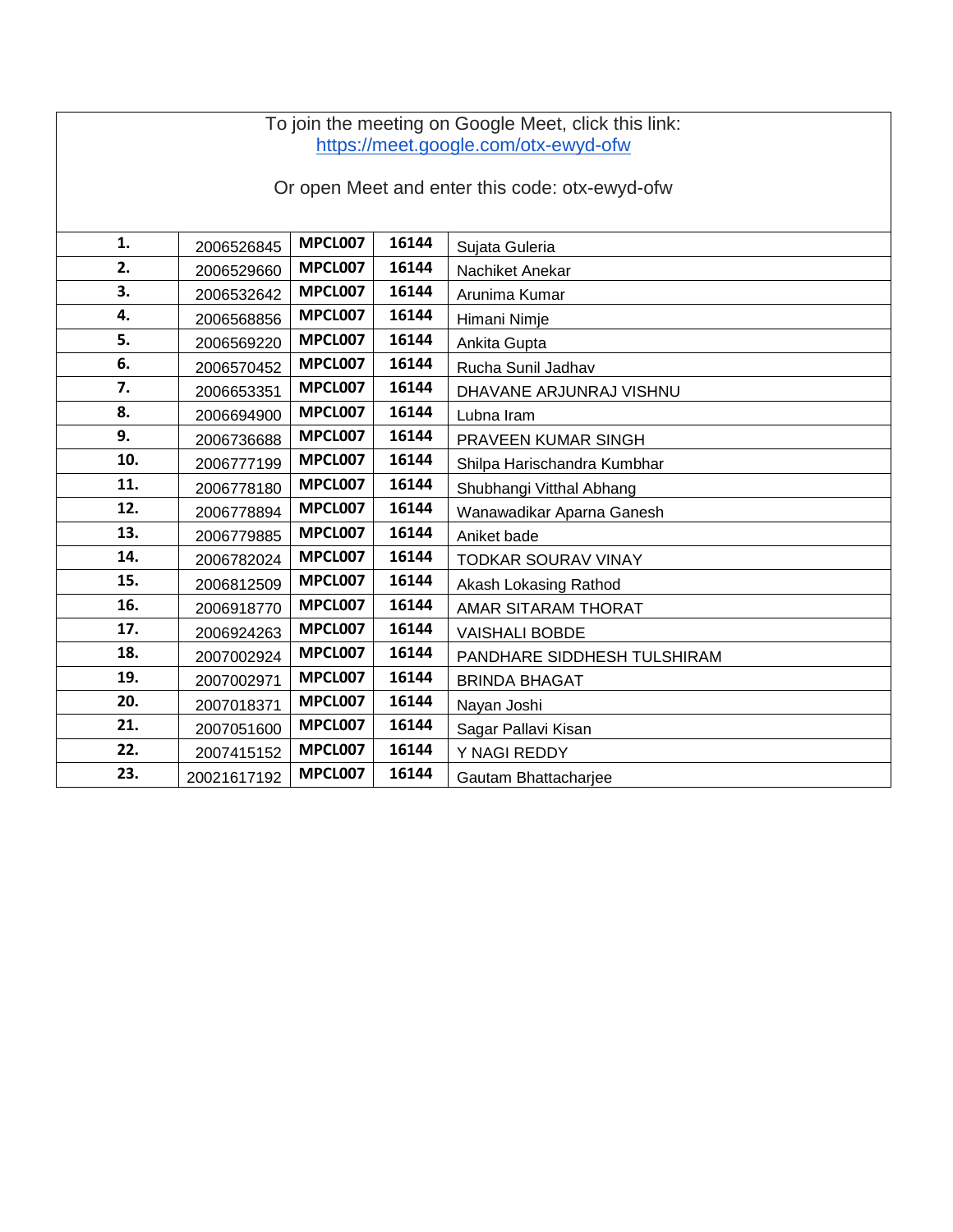## **INDIRA GANDHI NATIONAL OPEN UNIVERSITY,REGIONAL CENTRE PUNE STUDY CENTRE 16144, ABEDA INAMDAR, SENIOR COLLEGE,PUNE PRACTICAL MAPC&BA(PSYCHOLOGY) BATCH NO 01 TIME: 12:45 –1:45 DATE:07/11/21** To join the meeting on Google Meet, click this link: <https://meet.google.com/otx-ewyd-ofw> Or open Meet and enter this code: otx-ewyd-ofw

**1.** | 170504538 | MPCE014 | 16144 | Kriti **2.** 175696198 **MPCE014 16144** Prajakta Shriram Wadkar **3.** 185964685 **MPCE014 16144** Lazar Masih **4.** 190784087 **MPCE014 16144** Patki Anupama Nitin **5.** | 190784790 **MPCE014** | **16144** | Saumya Sanjay Adhicary **6.** | 194665502 | **MPCE014** | **16144** | Shveta S. Kheylani **7.** | 195532107 | MPCE014 | 16144 | Rachel S Birnur **8.** | 195532533 | MPCE014 | 16144 | SHILPA ADITYA PRATINIDHI **9.** | 195532723 | MPCE014 | 16144 | Snehal Waghmare **10.** | 195533109 | MPCE014 | 16144 | ASMITA LAXMAN KHANDAGALE **11.** | 195535997 | MPCE014 | 16144 | Dipali Malvi **12.** 195536018 **MPCE014 16144** vaishali sahebrao khamat **13.** | 195537421 | MPCE014 | 16144 | ARMEET NARANG **14.** | 195540000 | **MPCE014** | **16144** | Richa Das **15.** | 195543339 | MPCE014 | 16144 | Alok Salunke **16.** | 195551620 | MPCE014 | 16144 | Angelina Kaushish **17.** | 195551802 **MPCE014** | **16144** | Sirkhot Asma Iqbal **18.** 195551866 **MPCE014 16144** Ujwala Bharatlal Junagade **19.** 195552069 **MPCE014 16144** JUBY KOSHY **20.** | 195556826 | MPCE014 | 16144 | Dr Aradhana Srivastava

## **INDIRA GANDHI NATIONAL OPEN UNIVERSITY,REGIONAL CENTRE PUNE STUDY CENTRE 16144, ABEDA INAMDAR, SENIOR COLLEGE,PUNE PRACTICAL MAPC&BA(PSYCHOLOGY) BATCH NO 01 TIME: 2:00-3:00 DATE:07/11/21**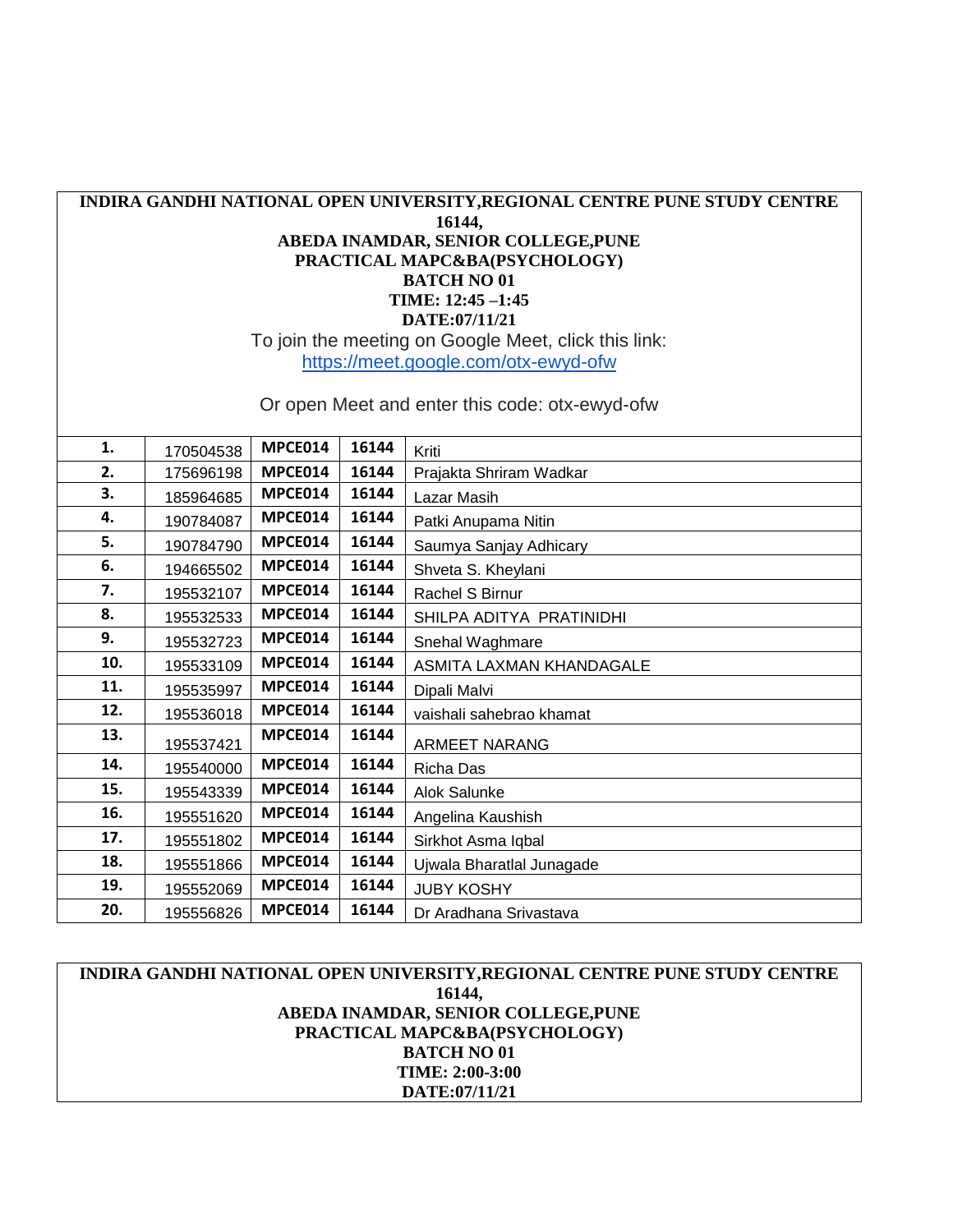| To join the meeting on Google Meet, click this link:<br>https://meet.google.com/otx-ewyd-ofw<br>Or open Meet and enter this code: otx-ewyd-ofw |             |         |       |                        |  |  |
|------------------------------------------------------------------------------------------------------------------------------------------------|-------------|---------|-------|------------------------|--|--|
| 1.                                                                                                                                             | 195557731   | MPCE014 | 16144 | Deepti Oak             |  |  |
| 2.                                                                                                                                             | 195560059   | MPCE014 | 16144 | PARTE SHRADDHA SANJAY  |  |  |
| 3.                                                                                                                                             | 195560073   | MPCE014 | 16144 | SHINDE SUBHASH SAVATA  |  |  |
| 4.                                                                                                                                             | 195566146   | MPCE014 | 16144 | Jincy Rachel Jacob     |  |  |
| 5.                                                                                                                                             | 195568590   | MPCE014 | 16144 | Akanksha Kapoor        |  |  |
| 6.                                                                                                                                             | 195571836   | MPCE014 | 16144 | NAIK RUPALI BALWANTRAO |  |  |
| 7.                                                                                                                                             | 195573592   | MPCE014 | 16144 | Tanaji Ishwar Bansode  |  |  |
| 8.                                                                                                                                             | 195577622   | MPCE014 | 16144 | Dr.Anita Dange         |  |  |
| 9.                                                                                                                                             | 195580130   | MPCE014 | 16144 | Sumiran Satsangi       |  |  |
| 10.                                                                                                                                            | 199999455   | MPCE014 | 16144 | Shruti Shantanu Joshi  |  |  |
| 11.                                                                                                                                            | 175 723 786 | MPCE014 | 16144 | <b>JAGORUK MONDAL</b>  |  |  |

| INDIRA GANDHI NATIONAL OPEN UNIVERSITY, REGIONAL CENTRE PUNE STUDY CENTRE<br>16144,<br>ABEDA INAMDAR, SENIOR COLLEGE, PUNE<br>PRACTICAL MAPC&BA(PSYCHOLOGY)<br><b>BATCH NO 01</b><br>TIME:9 am -10am<br>DATE:07/11/21 |           |         |       |                             |  |
|-----------------------------------------------------------------------------------------------------------------------------------------------------------------------------------------------------------------------|-----------|---------|-------|-----------------------------|--|
| 1.                                                                                                                                                                                                                    | 159865952 | MPCE024 | 16144 | Dhanashree Jitendra Sandu   |  |
| 2.                                                                                                                                                                                                                    | 180624359 | MPCE024 | 16144 | Poonam prabhakar kale.      |  |
| 3.                                                                                                                                                                                                                    | 180626678 | MPCE024 | 16144 | Shaikh Aasif Shaikh Khaleel |  |
| 4.                                                                                                                                                                                                                    | 185967490 | MPCE024 | 16144 | Jayshree Kesharsing Patil   |  |
| 5.                                                                                                                                                                                                                    | 185967523 | MPCE024 | 16144 | <b>DINESH PRAKASH PATIL</b> |  |
| 6.                                                                                                                                                                                                                    | 185968256 | MPCE024 | 16144 | Swaroop Anant Savanur       |  |
| 7.                                                                                                                                                                                                                    | 190770509 | MPCE024 | 16144 | Ratna Sane Gosavi           |  |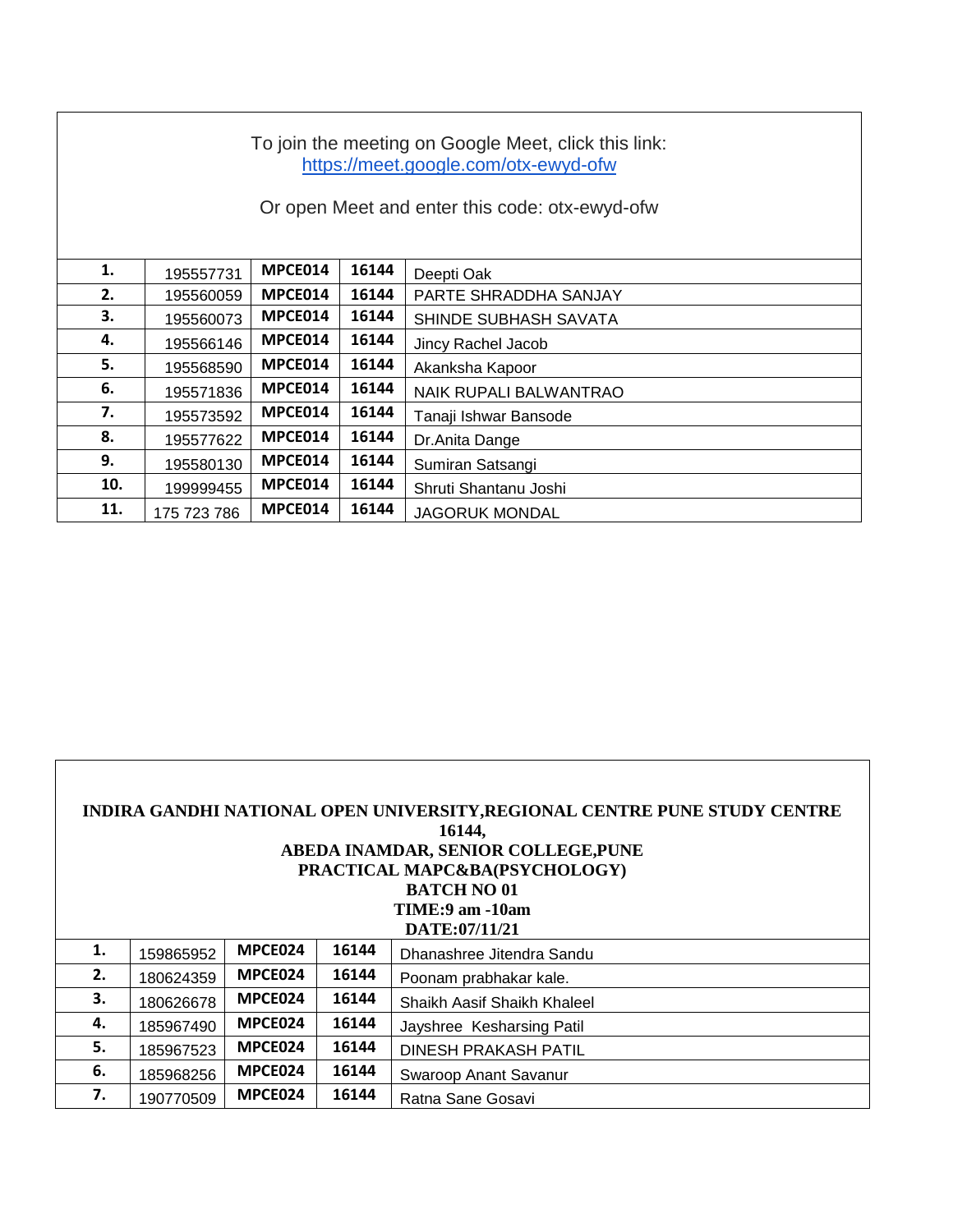| 8.  | 190774269 | MPCE024 | 16144 | <b>BIJINI TM</b>                   |
|-----|-----------|---------|-------|------------------------------------|
| 9.  | 190776674 | MPCE024 | 16144 | Swati Vilas Dighe                  |
| 10. | 190780950 | MPCE024 | 16144 | Shashwati Shubhadarshini           |
| 11. | 190782123 | MPCE024 | 16144 | Priyanka Uddhav Shewale            |
| 12. | 190783551 | MPCE024 | 16144 | Neelima Sahebrao Kadam             |
| 13. | 195531310 | MPCE024 | 16144 | ANURADHA PISHARODY                 |
| 14. | 195531699 | MPCE024 | 16144 | SushmaKumari DineshwarPrasad Singh |
| 15. | 195532153 | MPCE024 | 16144 | Karna Bhaskar Patil                |
| 16. | 195534021 | MPCE024 | 16144 | Rahul SURESH ADHAO                 |
| 17. | 195535141 | MPCE024 | 16144 | PRIYANKA SATARKAR                  |
| 18. | 195536071 | MPCE024 | 16144 | SUMAN CHANDRAKANT MAHAJAN          |
| 19. | 195536104 | MPCE024 | 16144 | DEGAONKAR ARUN BAPURAO             |
| 20. | 195537073 | MPCE024 | 16144 | Ashlesha Deshpande                 |
| 21. | 195537152 | MPCE024 | 16144 | Priyanka Krishna Patil             |
| 22. | 195537636 | MPCE024 | 16144 | Dr. ATTAR ABDULRASHID CHAND        |

| INDIRA GANDHI NATIONAL OPEN UNIVERSITY, REGIONAL CENTRE PUNE STUDY CENTRE |           |         |       |                               |  |  |
|---------------------------------------------------------------------------|-----------|---------|-------|-------------------------------|--|--|
| 16144,                                                                    |           |         |       |                               |  |  |
| ABEDA INAMDAR, SENIOR COLLEGE, PUNE                                       |           |         |       |                               |  |  |
| PRACTICAL MAPC&BA(PSYCHOLOGY)                                             |           |         |       |                               |  |  |
| <b>BATCH NO 02</b><br>TIME: 10:15 -11:15                                  |           |         |       |                               |  |  |
| DATE:07/11/21                                                             |           |         |       |                               |  |  |
|                                                                           |           |         |       |                               |  |  |
| $\mathbf{1}$                                                              | 195538147 | MPCE024 | 16144 | Huzefa Shabbir Motiwalla      |  |  |
| $\mathbf{2}$                                                              | 195538978 | MPCE024 | 16144 | PAYAL DHANVIJ                 |  |  |
| 3                                                                         | 195539038 | MPCE024 | 16144 | Natasha Ajgaonkar             |  |  |
| 4                                                                         | 195551454 | MPCE024 | 16144 | Manu Anand                    |  |  |
| 5                                                                         | 195551461 | MPCE024 | 16144 | Candie Anand                  |  |  |
| 6                                                                         | 195551540 | MPCE024 | 16144 | Swati Mamgain                 |  |  |
| 7                                                                         | 195552148 | MPCE024 | 16144 | Firoz Khan Ibrahim Khan       |  |  |
| 8                                                                         | 195552162 | MPCE024 | 16144 | vrushali santosh swami        |  |  |
| 9                                                                         | 195552170 | MPCE024 | 16144 | Deepmala Chandrakant Agrawal. |  |  |
| 10                                                                        | 195555261 | MPCE024 | 16144 | Kejal Ashok Sarvaiya          |  |  |
| 11                                                                        | 195557147 | MPCE024 | 16144 | Shilpa Sandeep Khanapurkar    |  |  |
| 12                                                                        | 195559688 | MPCE024 | 16144 | Sindhumol P K                 |  |  |
| 13                                                                        | 195566597 | MPCE024 | 16144 | Bedekar Shruti Suryakant      |  |  |
| 14                                                                        | 195567259 | MPCE024 | 16144 | SAVITA JITENDRA KULKARNI      |  |  |
| 15                                                                        | 195567338 | MPCE024 | 16144 | Prabhjot Kaur                 |  |  |
|                                                                           |           |         |       |                               |  |  |